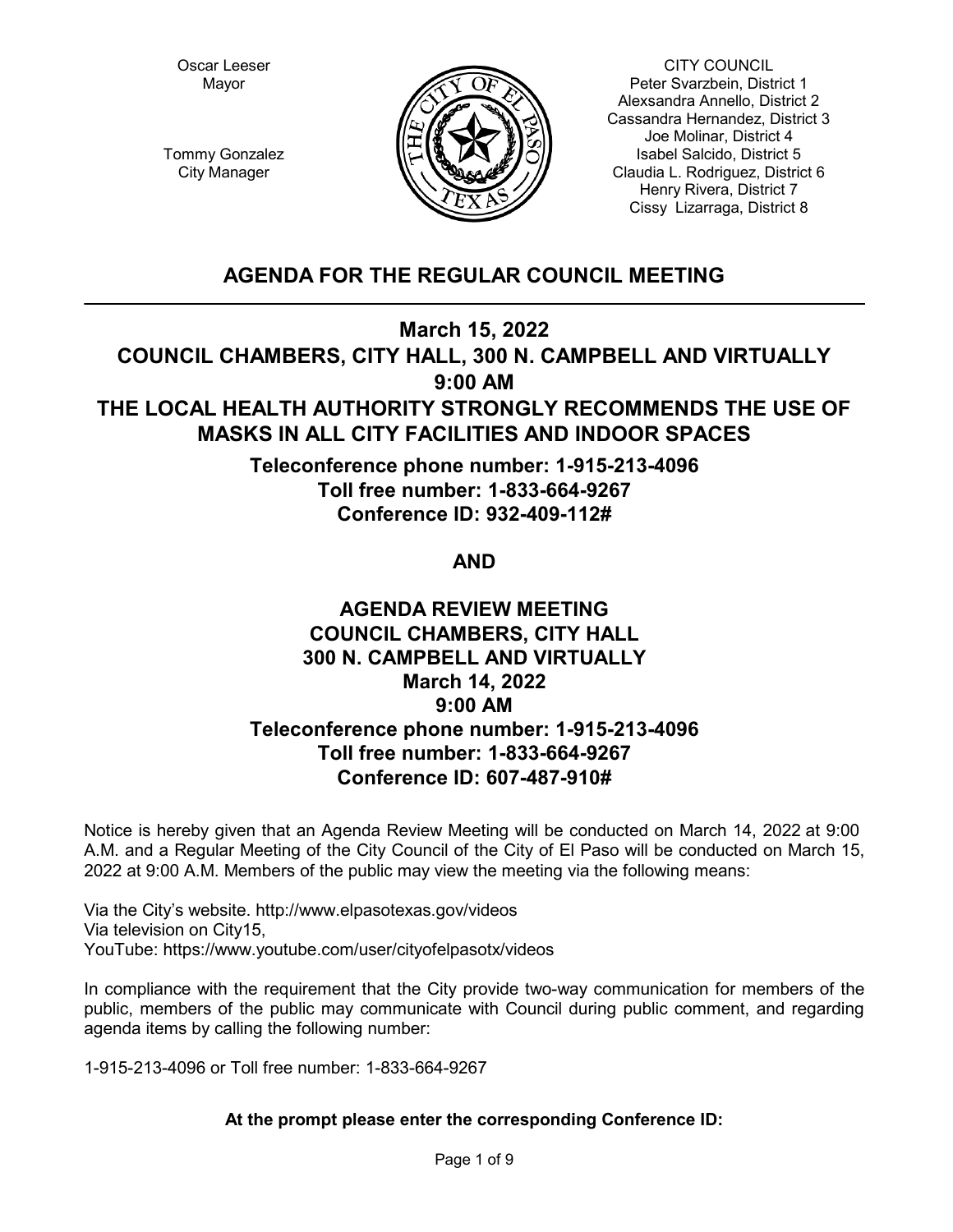**Agenda Review, March 14, 2022 Conference ID: 607-487-910# Regular Council Meeting, March 15, 2022 Conference ID: 932-409-112#**

**The public is strongly encouraged to sign up to speak on items on this agenda before the start of this meeting on the following links:**

**https://www.elpasotexas.gov/city-clerk/meetings/city-council-meetings and http://legacy.elpasotexas.gov/muni\_clerk/Sign-Up-Form-Call-To-The-Public.php**

**The following members of City Council will be present via video conference:**

**Representatives Peter Svarzbein and Alexsandra Annello**

**A quorum of City Council must participate in the meeting.**

# **ROLL CALL**

# **INVOCATION BY POLICE CHAPLAIN ROBERT HEMPHILL, JR. PH.D.**

# **PLEDGE OF ALLEGIANCE**

### **MAYOR'S PROCLAMATIONS**

### **Dolores Anguiano Recognition Day**

### **Kayla Gomez Day**

### **NOTICE TO THE PUBLIC**

All matters listed under the CONSENT AGENDA, including those on the Addition to the Agenda, will be considered by City Council to be routine and will be enacted by one motion unless separate discussion is requested by Council Members. Prior to the vote, members of the audience may ask questions regarding items on the consent agenda. When the vote has been taken, if an item has not been called out for separate discussion, the item has been approved. Council may, however, reconsider any item at any time during the meeting.

# **CONSENT AGENDA - APPROVAL OF MINUTES:**

### **Goal 6: Set the Standard for Sound Governance and Fiscal Management**

**1.** Approval of the Minutes of the Regular City Council Meeting of March 1, 2022 and the Agenda Review Minutes of February 28, 2022.

**[22-269](http://elpasotexas.legistar.com/gateway.aspx?m=l&id=/matter.aspx?key=6733)**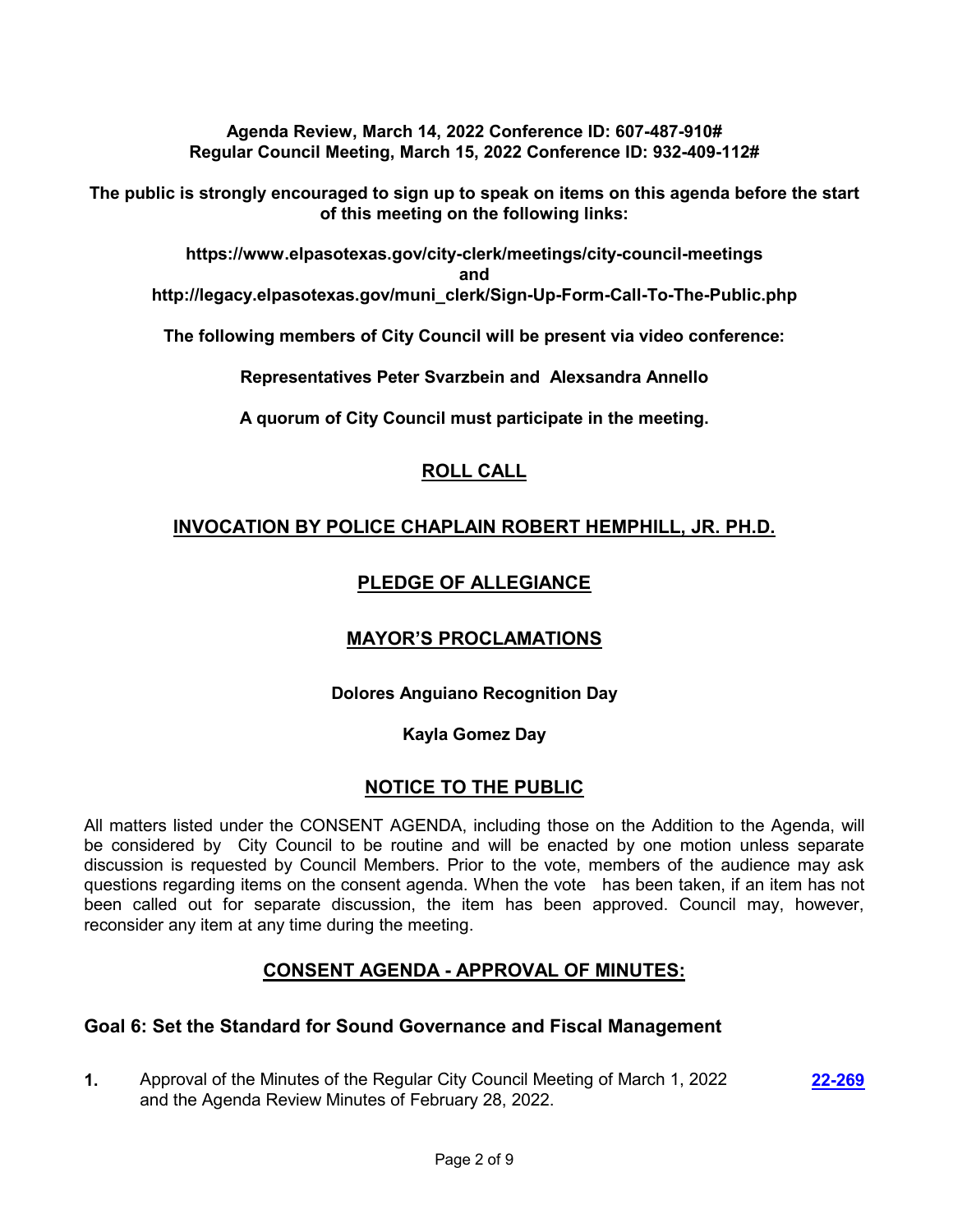City Clerk's Office, Laura D. Prine, (915) 212-0049

# **CONSENT AGENDA - REQUEST TO EXCUSE ABSENT CITY COUNCIL MEMBERS:**

# **CONSENT AGENDA - REQUEST TO EXCUSE ABSENT CITY COUNCIL MEMBERS:**

**2.** Excuse Representative Cassandra Hernandez from the March 15, 2022 Regular City Council Meeting. **[22-304](http://elpasotexas.legistar.com/gateway.aspx?m=l&id=/matter.aspx?key=6768)**

# **CONSENT AGENDA - RESOLUTIONS:**

### **Goal 2: Set the Standard for a Safe and Secure City**

**3.** Request City Council to approve budget transfer to increase FY2022 Confiscated Funds and appropriations as follows: State Confiscated Funds Budget by \$400,000; Federal Confiscated Funds Budget by \$150,000; Treasury Confiscated Funds Budget by \$200,000. **[22-271](http://elpasotexas.legistar.com/gateway.aspx?m=l&id=/matter.aspx?key=6735)**

#### **All Districts**

Police, Chief Gregory K. Allen, (915) 212-4305

### **Goal 3: Promote the Visual Image of El Paso**

**4.** A Resolution approving the Solid Waste Lien at 1107 Myrtle owned by LMO Properties, LLC in the amount of \$409.50. **[22-282](http://elpasotexas.legistar.com/gateway.aspx?m=l&id=/matter.aspx?key=6746)**

### **District 8**

Environmental Services, Ellen Smyth, (915) 212-6000

### **Goal 7: Enhance and Sustain El Paso's Infrastructure Network**

**5.** A Resolution authorizing the Mayor to sign, on behalf of the City of El Paso, a First Amendment to the Interlocal Agreement between the City of El Paso ("City") and The University of Texas at El Paso ("UTEP"), regarding UTEP's assistance with the City's Intersection Safety Improvement Program, to extend the Term of the Agreement and update the project timelines accordingly, without any amendment to the compensation provisions of the Agreement. **[22-268](http://elpasotexas.legistar.com/gateway.aspx?m=l&id=/matter.aspx?key=6732)**

### **All Districts**

Streets and Maintenance, Hannah Adele Allen, (915) 212-0118

# **CONSENT AGENDA - BOARD RE-APPOINTMENTS:**

### **Goal 8: Nurture and Promote a Healthy, Sustainable Community**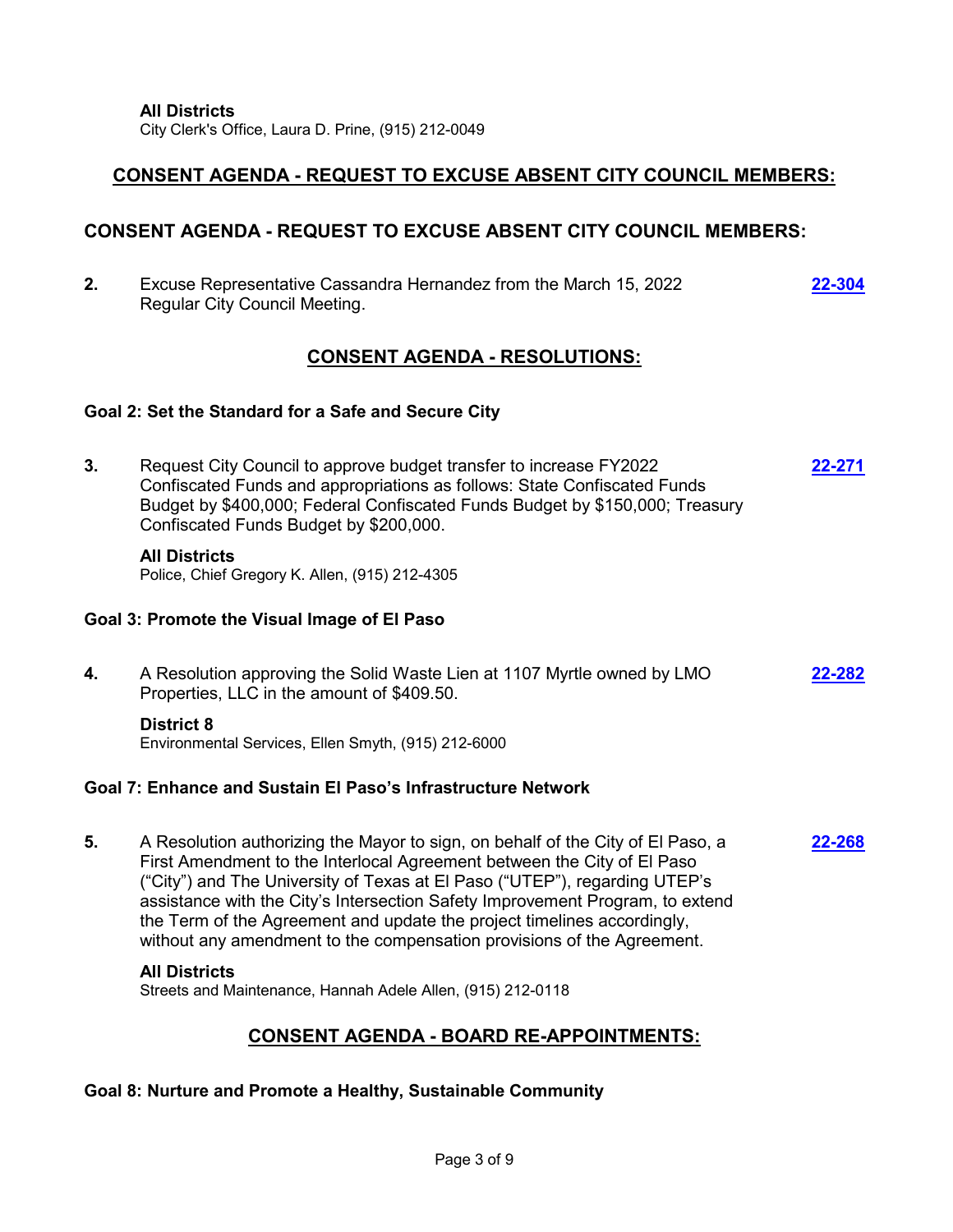| 6.  | Beatriz Castorena-Mata to the City Accessibility Advisory Committee by<br>Representative Isabel Salcido, District 5.                                                                                                                                                       | 22-301        |
|-----|----------------------------------------------------------------------------------------------------------------------------------------------------------------------------------------------------------------------------------------------------------------------------|---------------|
|     | Members of the City Council, Representative Isabel Salcido, (915) 212-0005                                                                                                                                                                                                 |               |
|     | <u>CONSENT AGENDA - BOARD APPOINTMENTS:</u>                                                                                                                                                                                                                                |               |
|     | Goal 3: Promote the Visual Image of El Paso                                                                                                                                                                                                                                |               |
| 7.  | John J. Bryan II to the Building and Standards Commission by City<br>Representative Cassandra Hernandez, District 3.                                                                                                                                                       | 22-272        |
|     | Members of the City Council, Representative Cassandra Hernandez, (915) 212-0003                                                                                                                                                                                            |               |
|     | Goal 8: Nurture and Promote a Healthy, Sustainable Community                                                                                                                                                                                                               |               |
| 8.  | Victor M. Casas to the Veterans Affairs Advisory Committee by Representative<br>Peter Svarzbein, District 1.                                                                                                                                                               | 22-274        |
|     | Members of the City Council, Representative Peter Svarzbein, (915) 212-1002                                                                                                                                                                                                |               |
| 9.  | Edmundo Rodriguez Jr. to the City Accessibility Advisory Committee by<br>Representative Cissy Lizarraga, District 8.                                                                                                                                                       | 22-302        |
|     | Members of the City Council, Representative Cissy Lizarraga, (915) 212-0008                                                                                                                                                                                                |               |
|     | <b>CONSENT AGENDA - APPLICATIONS FOR TAX REFUNDS:</b>                                                                                                                                                                                                                      |               |
|     | Goal 6: Set the Standard for Sound Governance and Fiscal Management                                                                                                                                                                                                        |               |
| 10. | That the tax refunds listed on the attachment posted with this agenda be<br>approved. This action would allow us to comply with state law which requires<br>approval by the legislative body of refunds of tax overpayments greater than<br>\$2,500.00. (See Attachment A) | <u>22-280</u> |
|     | <b>All Districts</b><br>Tax Office, Maria O. Pasillas, (915) 212-1737                                                                                                                                                                                                      |               |
|     | <b>REGULAR AGENDA - MEMBERS OF THE CITY COUNCIL</b>                                                                                                                                                                                                                        |               |
|     | Goal 2: Set the Standard for a Safe and Secure City                                                                                                                                                                                                                        |               |
| 11. | Discussion and action to direct the City Manager to apply for all available<br>funding opportunities including ARPA funds in order to fund the Phase 2 of the<br>Body Worn Camera program for the El Paso Police Department.                                               | 22-266        |

# **All Districts**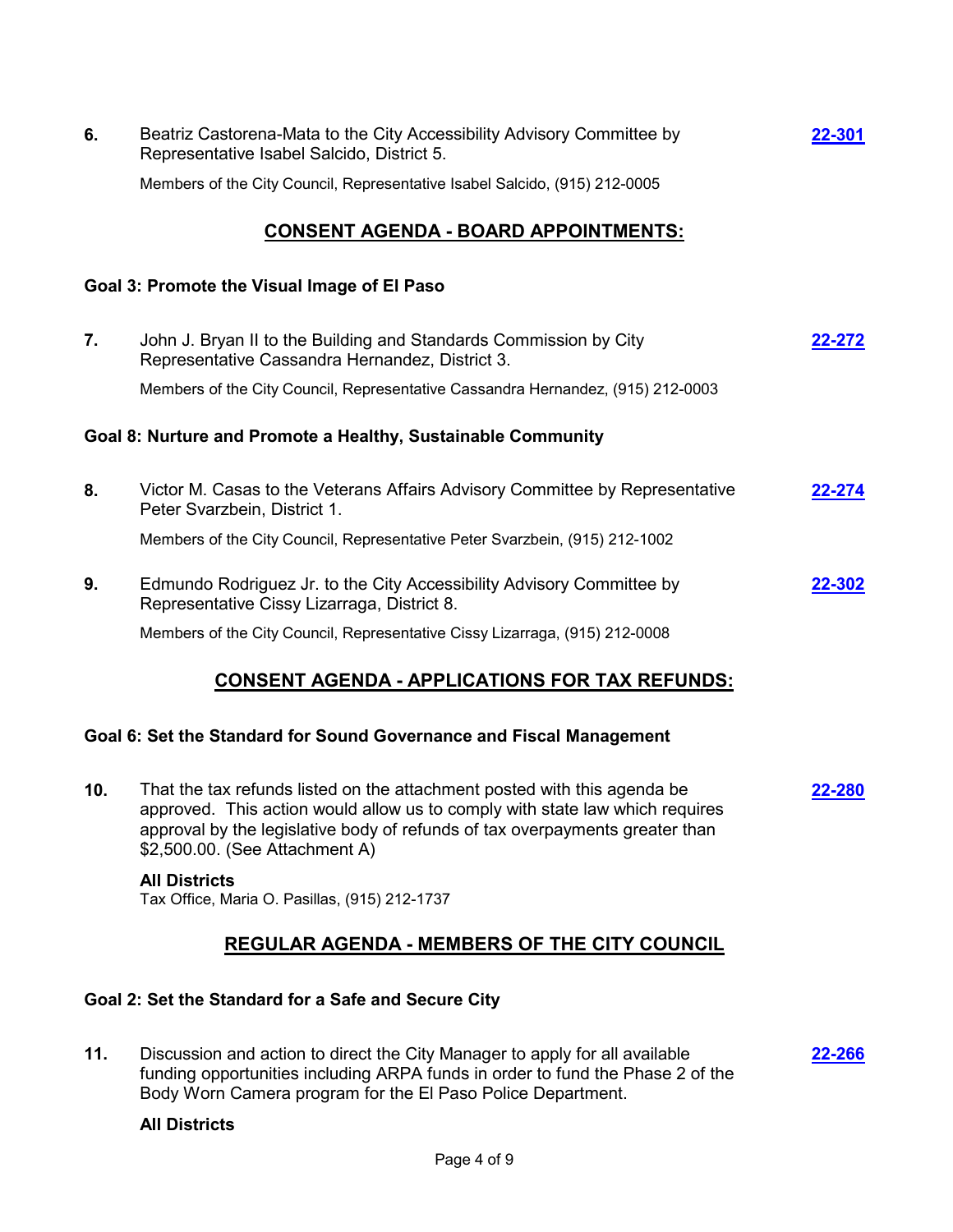Members of the City Council, Representative Henry Rivera, (915) 212-0007

### **Goal 4: Enhance El Paso's Quality of Life through Recreational, Cultural and Educational Environments**

**12.** Discussion and action on a Resolution formally requesting Texas Department of Transportation (TxDOT) consider an alternative design for Segment 2 (Downtown) of the Reimagine I-10 Project which considers the urban context of the location where the improvements are proposed and supports the City's successful Rebuilding American Infrastructure with Sustainability and Equity (RAISE) grant application. **[22-303](http://elpasotexas.legistar.com/gateway.aspx?m=l&id=/matter.aspx?key=6767)**

### **All Districts**

Members of the City Council, Representative Peter Svarzbein, (915) 212-1002

# **REGULAR AGENDA - OPERATIONAL FOCUS UPDATES**

### **Goal 6: Set the Standard for Sound Governance and Fiscal Management**

- **13.** Budget Update. **[22-281](http://elpasotexas.legistar.com/gateway.aspx?m=l&id=/matter.aspx?key=6745) All Districts** City Manager's Office, K. Nicole Cote, (915) 212-1092
- **14.** Presentation and discussion providing a preview of the 2022 Strategic Plan Goal Team report series. **[22-285](http://elpasotexas.legistar.com/gateway.aspx?m=l&id=/matter.aspx?key=6749)**

### **All Districts**

City Manager's Office, Juliana Baldwin-Munoz, (915) 212-1204

### **CALL TO THE PUBLIC – PUBLIC COMMENT:**

**Call to the Public will begin at 12:00 p.m. Requests to speak must be received by 9:00 a.m. on the date of the meeting. Sixty minutes in total will be devoted for Call to the Public. This time is reserved for members of the public who would like to address the City Council on items that are not on the City Council Agenda.**

**Members of the public may communicate with Council during public comment, and regarding agenda items by calling 1-915-213-4096 or toll free number 1-833-664-9267 at the prompt please enter the following Conference ID: 932-409-112#**

**A sign-up form is available on line for those who wish to sign up in advance of the meeting at: http://legacy.elpasotexas.gov/muni\_clerk/signup\_form.asp**

### **REGULAR AGENDA - FIRST READING OF ORDINANCES:**

### **INTRODUCTION OF ORDINANCES PURSUANT TO SECTION 3.9 OF THE EL PASO CITY**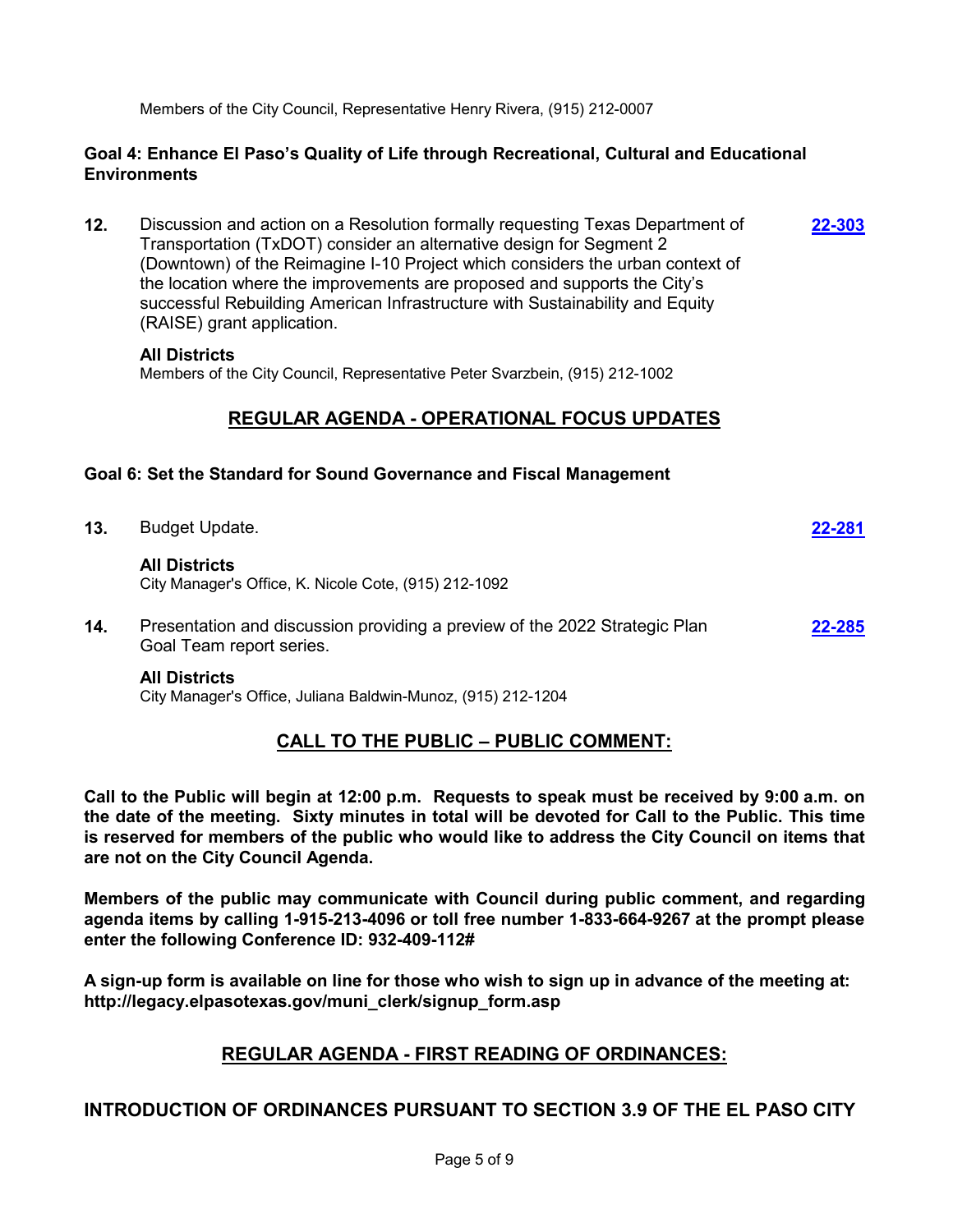### **CHARTER:**

### **Public comment typically is not taken during the first reading of ordinances. Public comments are invited at the date of the scheduled public hearing.**

Public Hearings will be held as part of the regular City Council meeting that begins at approximately 9:00 a.m. All interested persons present shall have an opportunity to be heard at that time. After the public hearings, Council may also delay taking action on Ordinances; no requirement is made by Section 3.9B of the El Paso City Charter to publish any further notice. Copies of all Ordinances are available for review in the City Clerk's office, 300 N. Campbell, Monday through Thursday, 7:00 a.m. to 6:00 p.m.

**[22-267](http://elpasotexas.legistar.com/gateway.aspx?m=l&id=/matter.aspx?key=6731)**

**[22-276](http://elpasotexas.legistar.com/gateway.aspx?m=l&id=/matter.aspx?key=6740)**

#### **Goal 3: Promote the Visual Image of El Paso**

**15.** An Ordinance changing the zoning of a portion of the Southwest ¼ of the Northwest ¼ of Section 16, Block 79, Township 3, Texas and Pacific Railway Company Surveys, 1500 Joe Battle Boulevard, City of El Paso, El Paso County, Texas from R-3 (Residential) to C-3 (Commercial). The penalty is as provided for in Chapter 20.24 of the El Paso City Code.

The proposed rezoning meets the intent of the Future Land Use designation for the property and is in accordance with Plan El Paso, the City's Comprehensive Plan.

Subject Property: 1500 Joe Battle Boulevard Applicant: City of El Paso, PZRZ21-00009

#### **District 6**

Planning and Inspections, Philip F. Etiwe, (915) 212-1553 Planning and Inspections, Andrew Salloum, (915) 212-1603

#### **PUBLIC HEARING WILL BE HELD ON APRIL 12, 2022**

**16.** An Ordinance releasing all conditions placed on property by Ordinance No. 8786 which changed the zoning of a portion of Lots 2 and 3 and all of Lots 4, 5, 6, 7 and 8, and the east 10' of Lot 9, Block 7, Golden Hill Addition, 1519 and 1525 Golden Hill Terrace Street, City of El Paso, El Paso County, Texas. The penalty is as provided for in Chapter 20.24 of the El Paso City Code.

The proposed condition release meets the intent of the Future Land Use designation for the property and is in accordance with *Plan El Paso*, the City's Comprehensive Plan.

Subject Property: 1519 and 1525 Golden Hill Terrace Street Applicant: ML Real Property LLC, PZCR21-00001

#### **District 8**

Planning and Inspections, Philip F. Etiwe, (915) 212-1553 Planning and Inspections, David Samaniego, (915) 212-1608

#### **PUBLIC HEARING WILL BE HELD ON APRIL 12, 2022**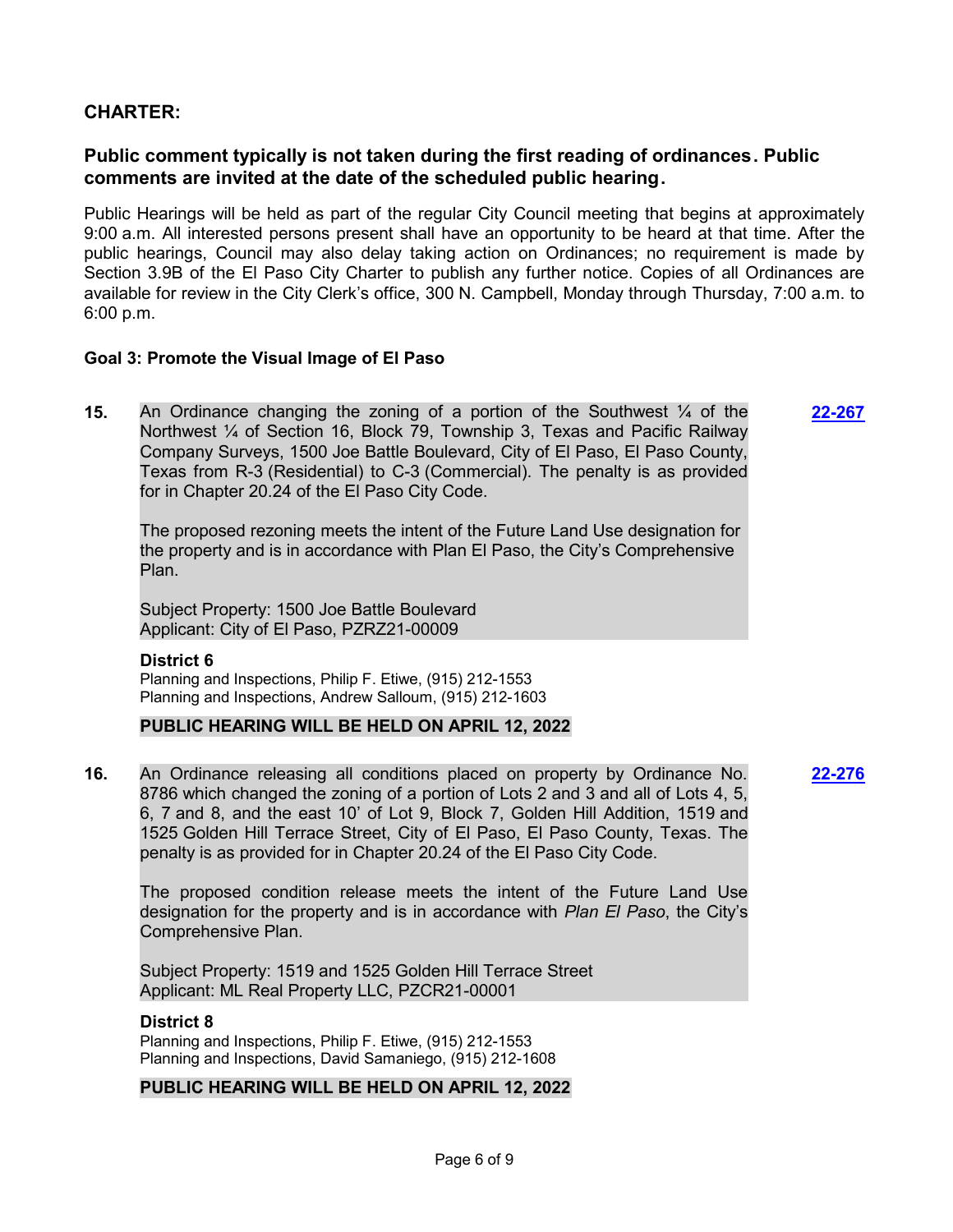# **REGULAR AGENDA – PUBLIC HEARINGS AND SECOND READING OF ORDINANCES:**

**[22-236](http://elpasotexas.legistar.com/gateway.aspx?m=l&id=/matter.aspx?key=6700)**

**[22-279](http://elpasotexas.legistar.com/gateway.aspx?m=l&id=/matter.aspx?key=6743)**

### **Goal 7: Enhance and Sustain El Paso's Infrastructure Network**

**17.** An Ordinance amending Title 12 (Vehicles and Traffic), Chapter 12.88 (Schedules), Section 12.88.041 (Schedule IVA - Parking prohibited during certain hours - school days only) of the City Code to amend paragraph A to delete certain streets and to add paragraph B to prohibit parking between the hours of 7:00 A.M. to 5:00 P.M. school days only on certain streets; amending section 12.88.030 (Schedules III - Parking prohibited at all times on certain streets), paragraph 355, to amend the prohibited parking area; amending section 12.88.200 (Schedules XVII - Restrictions on parking in residential districts) to amend Zone K to delete certain streets; amending 12.88.200 (Schedules XVII - Restrictions on parking in residential districts) to amend Zone N to amend prohibited parking times and add certain streets; the penalty being provided in Chapter 12.84 of the El Paso City Code.

#### **District 6**

Streets and Maintenance, Hannah Allen, (915) 212-0118

**18.** An Ordinance amending the 2025 Proposed Thoroughfare System, as Incorporated into Plan El Paso, to delete the future extension of Bill Burnett Drive from Mercantile Avenue to Paseo del Este Boulevard. **[22-251](http://elpasotexas.legistar.com/gateway.aspx?m=l&id=/matter.aspx?key=6715)**

#### **Extraterritorial Jurisdiction**

Capital Improvement Department, Joaquin Rodriguez, (915) 212-0065

### **REGULAR AGENDA - OTHER BUSINESS:**

#### **Goal 6: Set the Standard for Sound Governance and Fiscal Management**

**19.** Discussion and action on a Resolution authorizing the City Manager or his designee to establish appropriations in the amount of \$6,600,000, the City of El Paso is the recipient of the American Rescue Plan Act ("ARPA") grant funds in the amount of \$154,365,135, the City Council approves the appropriation of the grant funds from the Coronavirus State and Local Fiscal Recovery funds to cover expenses incurred for the purchase of Digital Video Recording System funds in accordance and compliance with the requirements stipulated by the American Rescue Plan Act and federal guidelines in the Final Rule.

#### **All Districts**

City Manager's Office, K. Nicole Cote, (915) 212-1092

#### **Goal 7: Enhance and Sustain El Paso's Infrastructure Network**

**20.** Discussion and action on a Resolution that the City Manager be authorized to sign a two year On-Call Agreement for Professional Services for Geotechnical and Materials Testing Services in support of the Streets and Maintenance **[22-277](http://elpasotexas.legistar.com/gateway.aspx?m=l&id=/matter.aspx?key=6741)**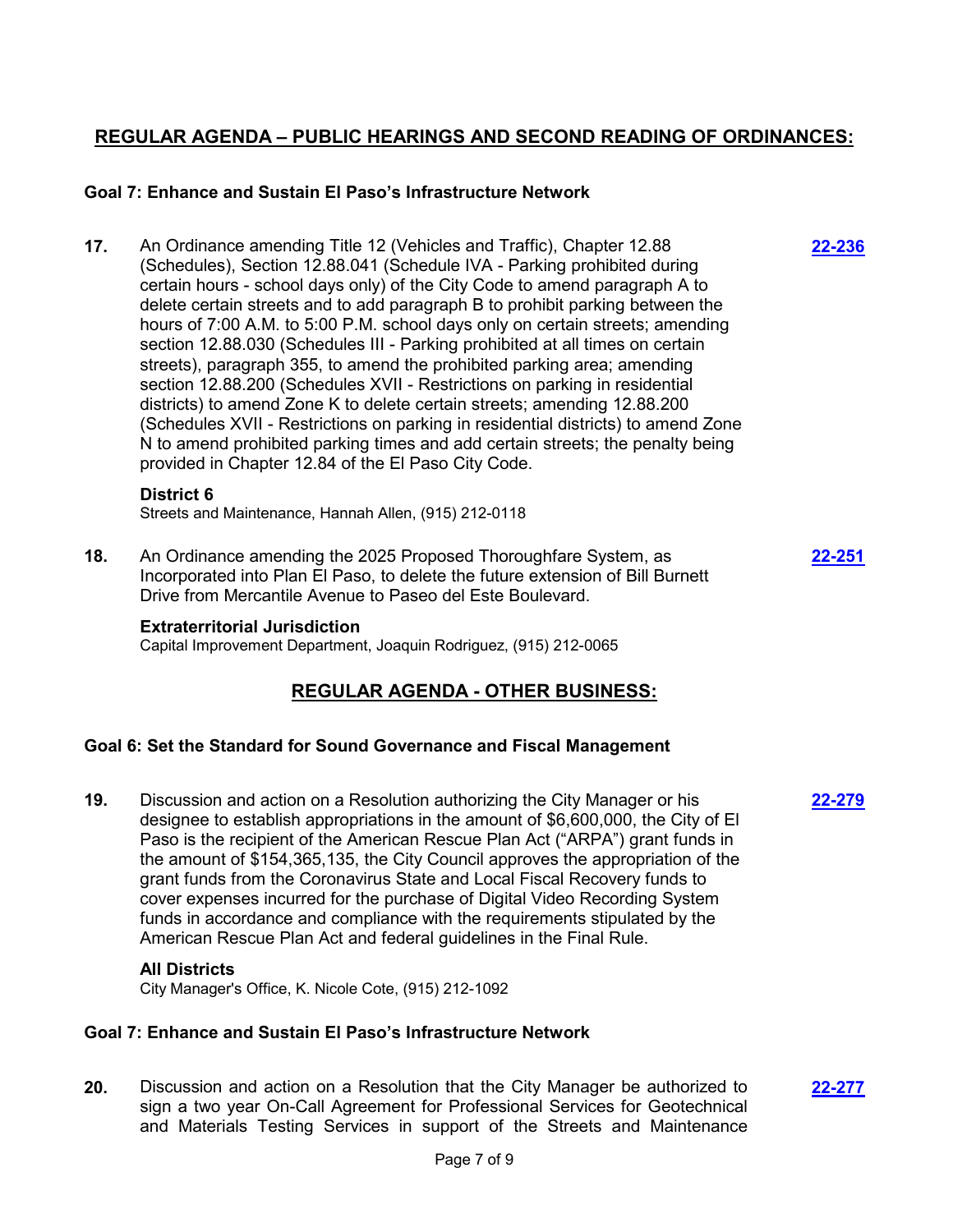Department on a task by task basis by and between the City of El Paso and the following consultant:

1. LOI Engineers

The On Call Agreement will be for an amount not to exceed Five Hundred Thousand and No/00 Dollars (\$500,000.00). In addition, the City Manager is authorized to establish the funding sources and make any necessary budget transfers and execute any and all documents necessary for execution of the On-Call Agreement.

#### **All Districts**

Capital Improvement Department, Sam Rodriguez (915) 212-1845

#### **Goal 8: Nurture and Promote a Healthy, Sustainable Community**

**21.** Discussion and action that the City consents to the assignment of the rights, duties and obligations under the contract 2006-015 to Assignee, who agrees to perform all duties under the contract as the Friedman contract is transferred to Waste Connections of El Paso, LB d/b/a BARCO. The termination clause will be amended such that the contractor shall have the option to require the City to reimburse it for any fees due and its unrecoverable investments in plant and facilities including its investment in real estate in the amount of \$160,000 (Termination/Transfer fee) 1) if the City exercises its right to terminate for convenience 2) if the Contractor suffers a material financial hardship from the contract as a result of significant changes in the scope or nature of the project or 3) if the Contractor terminates the Contract because of default by the City.

#### **All Districts**

Environmental Services, Ellen Smyth, (915) 212-6000

# **EXECUTIVE SESSION**

### **The following members of City Council will be present via video conference:**

#### **Representatives Peter Svarzbein and Alexsandra Annello**

The City Council of the City of El Paso may retire into EXECUTIVE SESSION pursuant to Section 3.5A of the El Paso City Charter and the Texas Government Code, Chapter 551, Subchapter D, to discuss any of the following: (The items listed below are matters of the sort routinely discussed in Executive Session, but the City Council of the City of El Paso may move to Executive Session any of the items on this agenda, consistent with the terms of the Open Meetings Act and the Rules of City Council.) The City Council will return to open session to take any final action and may also, at any time during the meeting, bring forward any of the following items for public discussion, as appropriate.

Section 551.071 CONSULTATION WITH ATTORNEY

Section 551.072 DELIBERATION REGARDING REAL PROPERTY

Section 551.073 DELIBERATION REGARDING PROSPECTIVE GIFTS

Section 551.074 PERSONNEL MATTERS

Section 551.076 DELIBERATION REGARDING SECURITY DEVICES OR SECURITY AUDITS

**[22-283](http://elpasotexas.legistar.com/gateway.aspx?m=l&id=/matter.aspx?key=6747)**